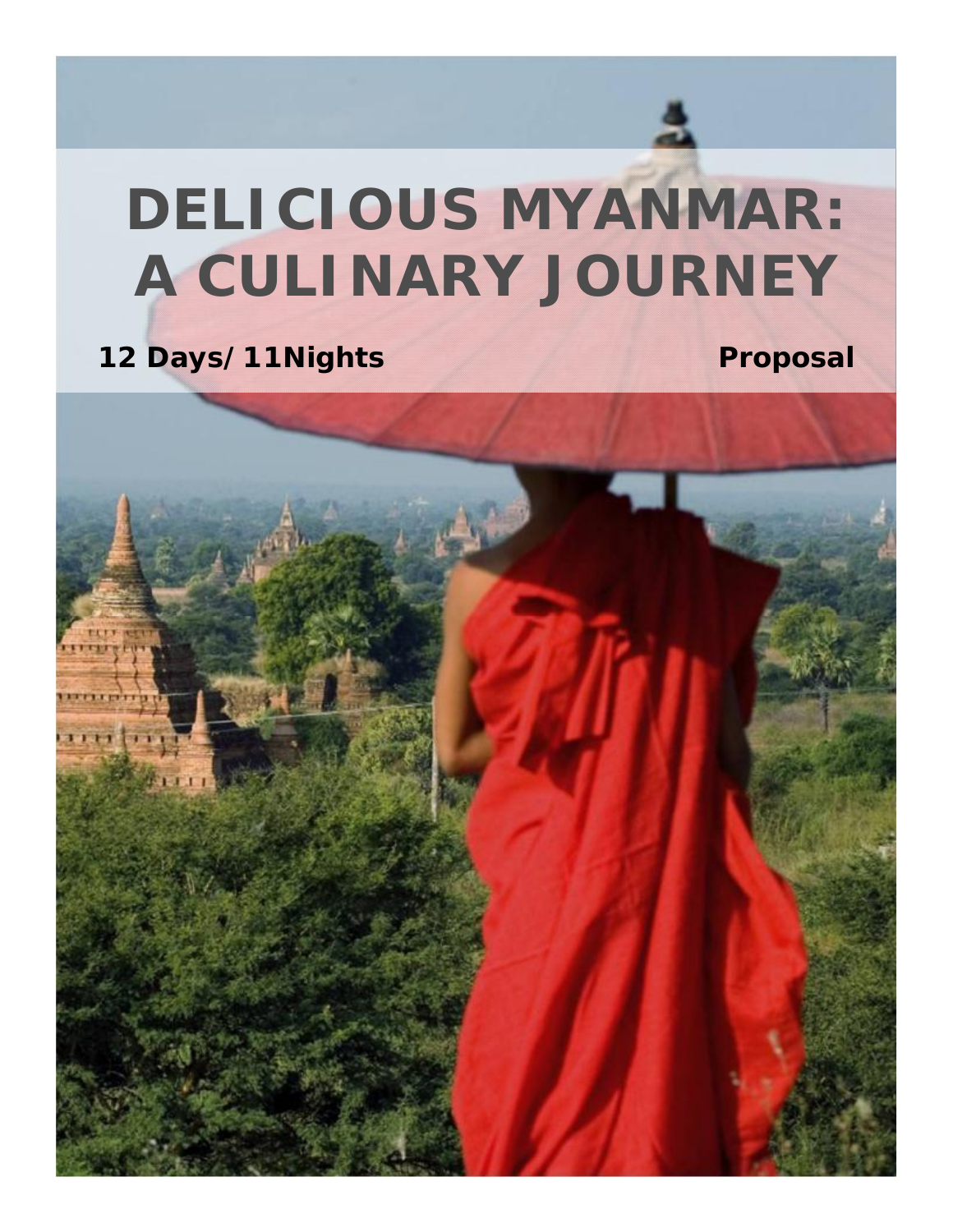

| I tinerary Outline |                                                    |
|--------------------|----------------------------------------------------|
| Day 01             | Yangon / Arrival                                   |
| Day 02             | Yangon-Bagan                                       |
| Day 03             | Bagan                                              |
| Day 04             | Bagan – Mt. Popa – Bagan                           |
| Day 05             | Bagan-Mandalay                                     |
| Day 06             | Mandalay - Ava - Amarapura -<br>Sagaing - Mandalay |
| Day 07             | Mandalay- Pyin Oo Lwin- Mandalay                   |
| Day 08             | Mandalay - Heho - Inle Lake                        |
| Day 09             | Inle Lake- Sagar- Inle Lake                        |
| Day 10             | Inle Lake- Heho- Yangon                            |
| Day 11             | Yangon                                             |
| Day 12             | Yangon /Departure                                  |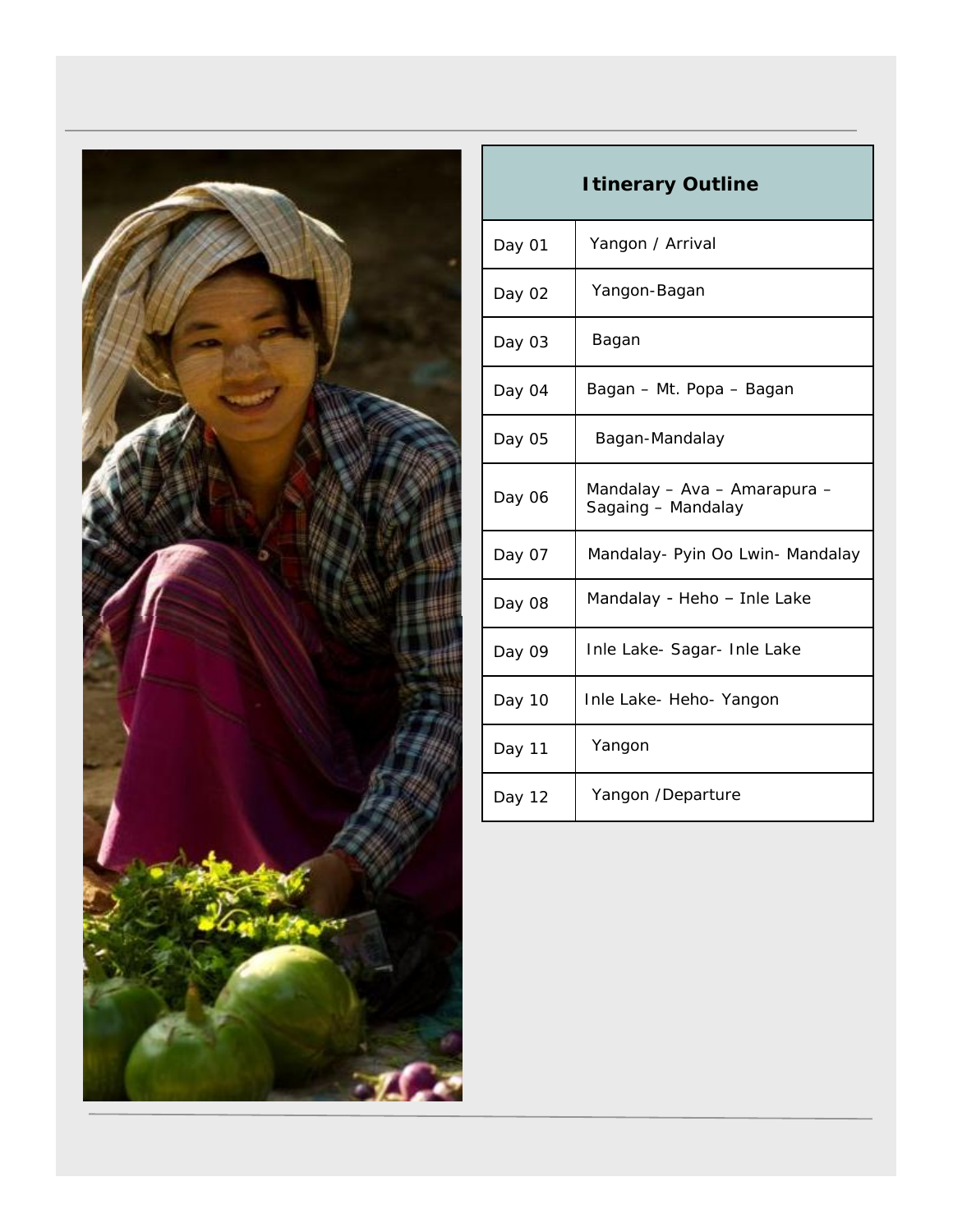## **Day 01**

 Have tea and snacks at traditional local tea shops in Yangon and Mandalay.

Explore Bagan by horse carriage.

 Learn about the making of Bagan's most famous food at a local shop.

 Make lunch with a lake-dwelling Inthar family and join them dining at a round table.

 Visit a vineyard and winery and try out their wines.

 Take a cooking class with an expert local cook in Yangon.



#### Upon arrival, meet your guide who will transfer you to your hotel.

Formerly known as 'Rangoon' in its days as a British colony, the city has many fine old colonial buildings. Yangon also has a rich spiritual heritage, reminders of which are spread throughout the city in the form of temples and pagodas.

After checking in, visit Sule Pagoda. Take a stroll around Mahabandoola Park's colonial courthouse and city hall, before walking to the main colonial area and discovering its many old buildings.

Lunch will be at a local tea shop, Shwe Yi. The British introduced the practice of drinking strong tea with condensed milk and sugar over a century ago. Green tea is still drunk, often after the strong tea in order to wash it down.

Try an assortment of snacks and noodles here, including rice pancakes, golden sticky rice and '*Mohingar*', Myanmar's national dish, rice noodles in a fish soup. Shwe Yi tea shop is famous for its *Kyauk Pa Daung Palartar*, which should be tried while you're here.

After lunch, head to the Yangon River to see riverside life by the busy Mawtin Jetty. Next we'll go to Chinatown; a great place to try out some other local foods, including meat and vegetable satays and draught Myanmar beer.

Dinner is at your leisure this evening, so you can stay in Chinatown or if you prefer, your guide can recommend somewhere else.

Overnight in Yangon.

*Meals included: Lunch*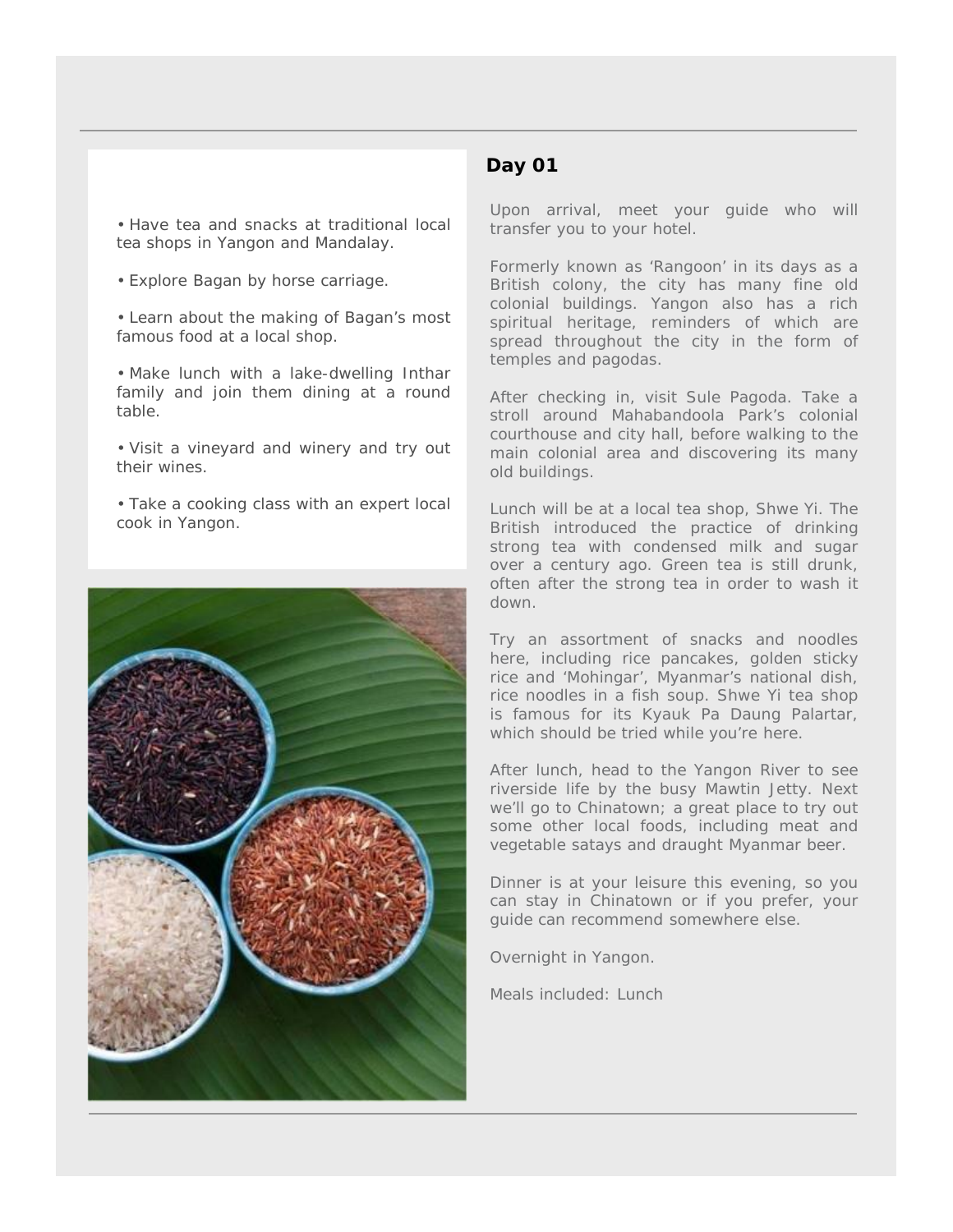## **Day 02 Yangon-Bagan**

After breakfast, take the short hop flight to Bagan. Once at Bagan meet your guide, who will take you around its wonderful scenery and architecture.

See the glittering Shwezigon Pagoda, before visiting the cave temple filled with exquisite murals at Wetkyi-In Gubyaukgyi. Next is more interesting craftsmanship with the fine plaster carvings of Htilominlo Temple.

For lunch we will stop at Shwe Myanmar; a popular place where visitors come mainly for the delicious curry they serve.

Visit Ananda Temple and its nearby monastery, then further explore Bagan in a horse carriage. Clopping along, you'll pass through the village of Taungbi; see the highest temple in Bagan, Thatbyinnyu; and the enormous Dhammayangyi Temple, noted for its intricate brickwork.

Overnight in Bagan.

*Meals included on this day: Breakfast and Lunch*



## **Day 03 Bagan**

After breakfast, we'll go to lively Nyaung Oo Market where your guide will help you to discover the many herbs and vegetables used in Myanmar cuisine. After this, you'll learn about the making of Bagan's most famous food, '*Pone Yay Gyi*'at a local shop. This black paste is made from soy beans and you'll get to see how it's made, from the raw soy beans through to the finished product.

Try out the popular dish of Pone Yay Gyi salad here, where onion, dry shrimp, green chilli and peanut oil are added to the paste. Many pilgrims buy the famous paste in Bagan as a treat to take home to their families.

Next, see the making of another local specialty, *Pe Chaung*; a brittle bean snack. Drive on to a local village where the people make a range of products using the juice of the palm tree, including sweet molasses and wine. See the farmers as they climb the trees to collect the juice. Lunch will be prepared for you by a local family, which you can enjoy in the shade of the palm trees.

Visit a workshop next producing lacquer ware. Bagan is famous for this craft, and the skills involved are constantly being refined and passed down from generation to generation. Board a local boat next for a cruise down the Irrawaddy River. See the sun set from the river as you pass riverside villages and temples.

Enjoy the New Year Eve dinner at the Hotel.

Overnight in Bagan.

*Meals included on this day: Breakfast and Lunch & Eve Dinner*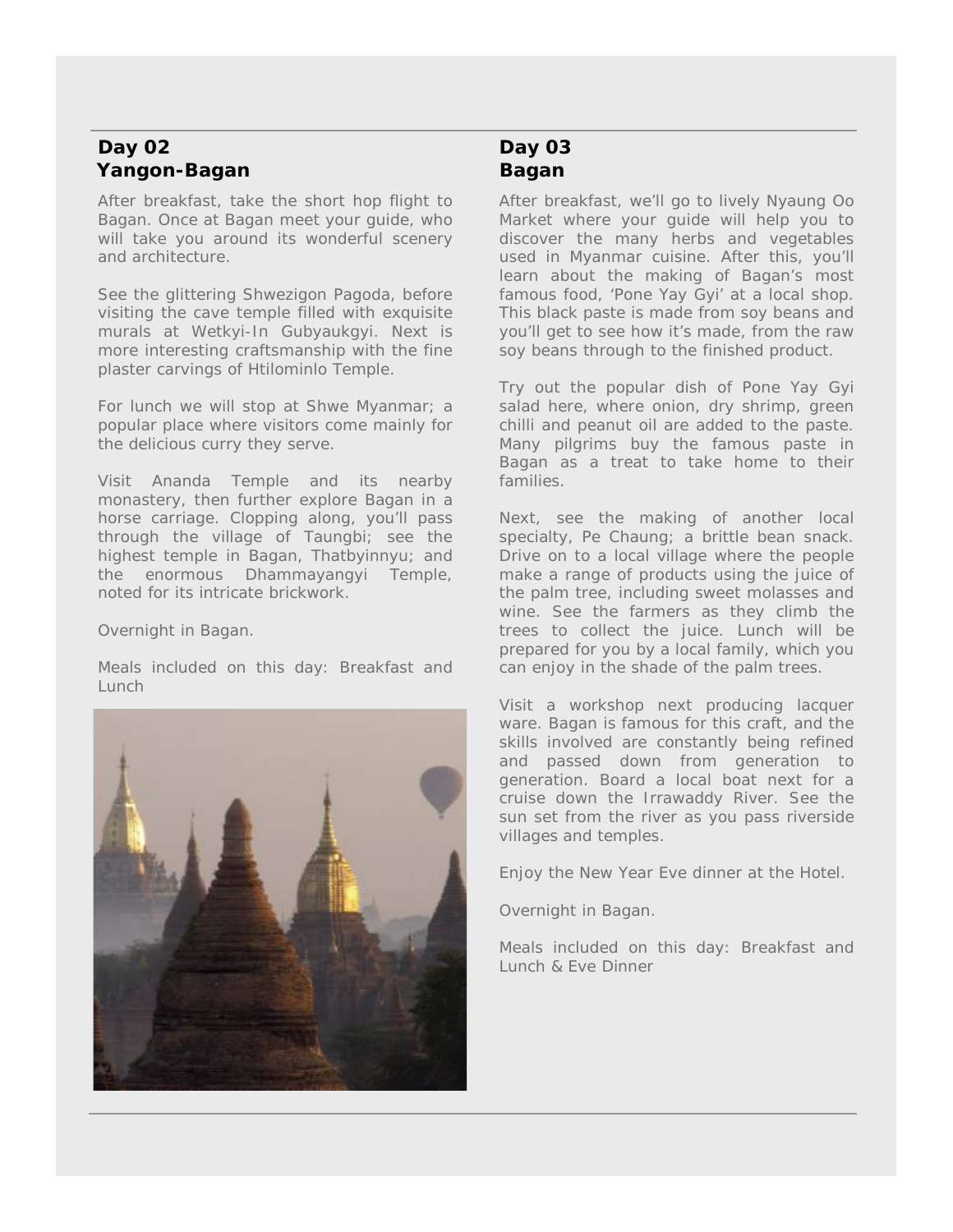## **Day 04 Bagan – Mt. Popa - Bagan**

Meet your guide and driver at the very early morning to enjoy the amazing Bagan sun rise at a nice view point. Your experienced Backyard's guide will help you to point out the good view pint to see the sun rise.

Then, after breakfast, drive to Mt. Popa (Taung Kalat) the important spiritual site. The shrine here is dedicated to the worship of the 37 animist spirits known as 'Nats'.

Your guide will teach you more about the Nats as you climb to the peak of the mountain. Once at the top, you can enjoy excellent panoramic views of the Myingyan Plain.

Your guide and driver will be with you to escort and transfer you to your hotel.

Dinner would be at the local restaurant.

Overnight in Bagan.

*Meals included on this day: Breakfast & Dinner*



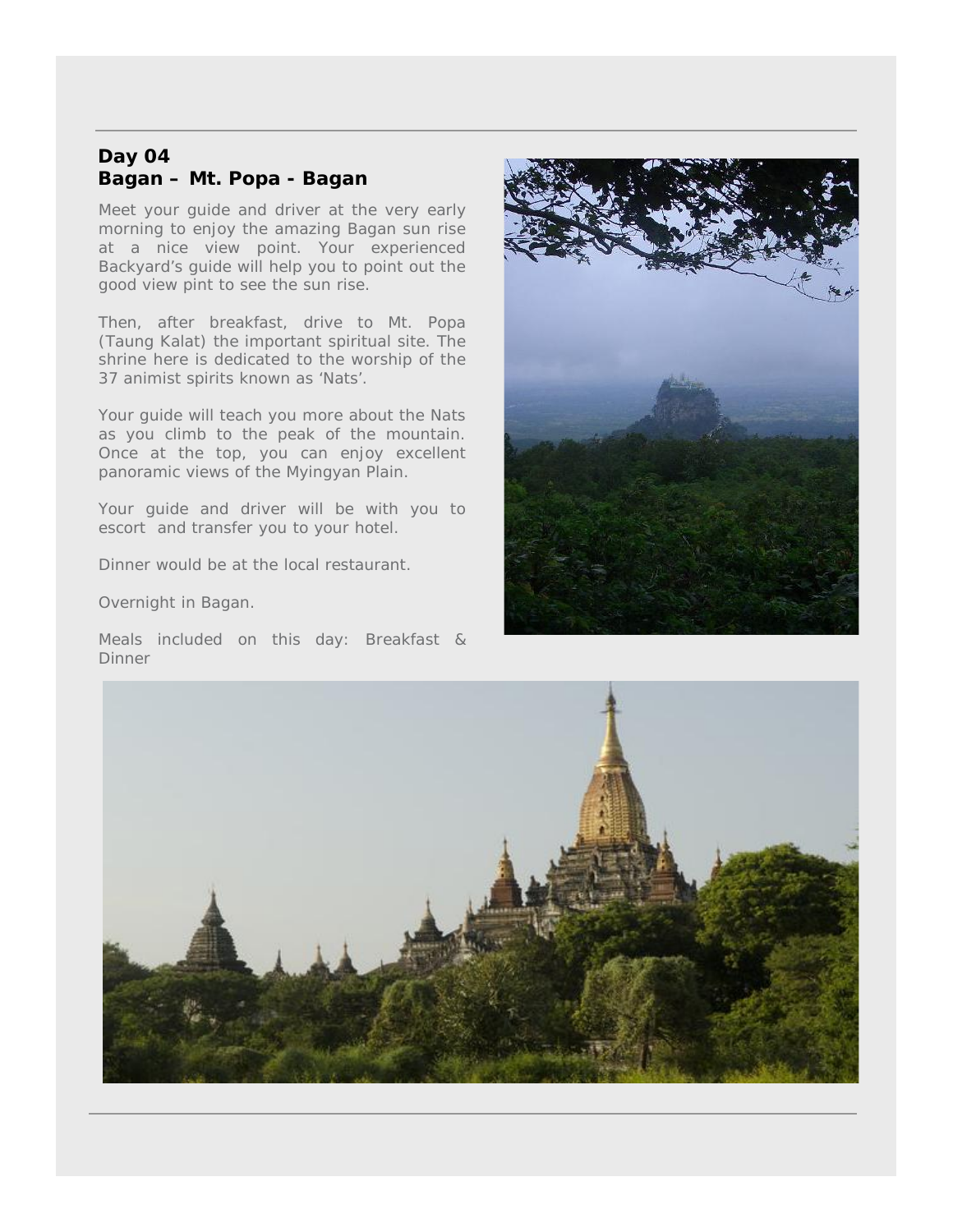#### **Day 05 Bagan-Mandalay**

After breakfast, transfer to the airport for a short flight to Mandalay.

Begin your tour with the revered Buddha image at Mahumani Pagoda. Learn more about the craftwork for which Mandalay is famous by visiting workshops and cottage industries. You'll see gold-leaf techniques, wood carving and *kalaga* tapestry weaving.

Try another Burmese dish now; *La Phat Toke*. This is a salad made from fermented tea leaves which have been mixed with salt, garlic, lime juice and green chilli. Beans, peanuts and sesame are added, along with other ingredients depending on taste, and the dish is eaten as a snack, a dessert, or even with rice as part of a main meal.

Go to a popular tea house for lunch. Tea houses are centre of social and commercial life in Myanmar, and Min Thiha Tea Shop is no exception. You can see all kinds of people here, from business people and brokers to students and families all doing their daily business or just relaxing and socializing. Try the *Mandalay Monte* or *Khotaung Monte* here.

After lunch, see the 'World's Biggest Book'; the 729 marble stone slabs of Buddhist scripture at Kuthodaw Pagoda.

Enjoy panoramic views of the city from the top of Mandalay Hill as the sun begins to set.

Your evening is free at leisure.

We recommend a trip to Chapatti Corner, where people gather to enjoy the many Indian foods on offer here, such as biryani and mutton curry.

Overnight in Mandalay.

*Meals included on this day: Breakfast and Lunch*



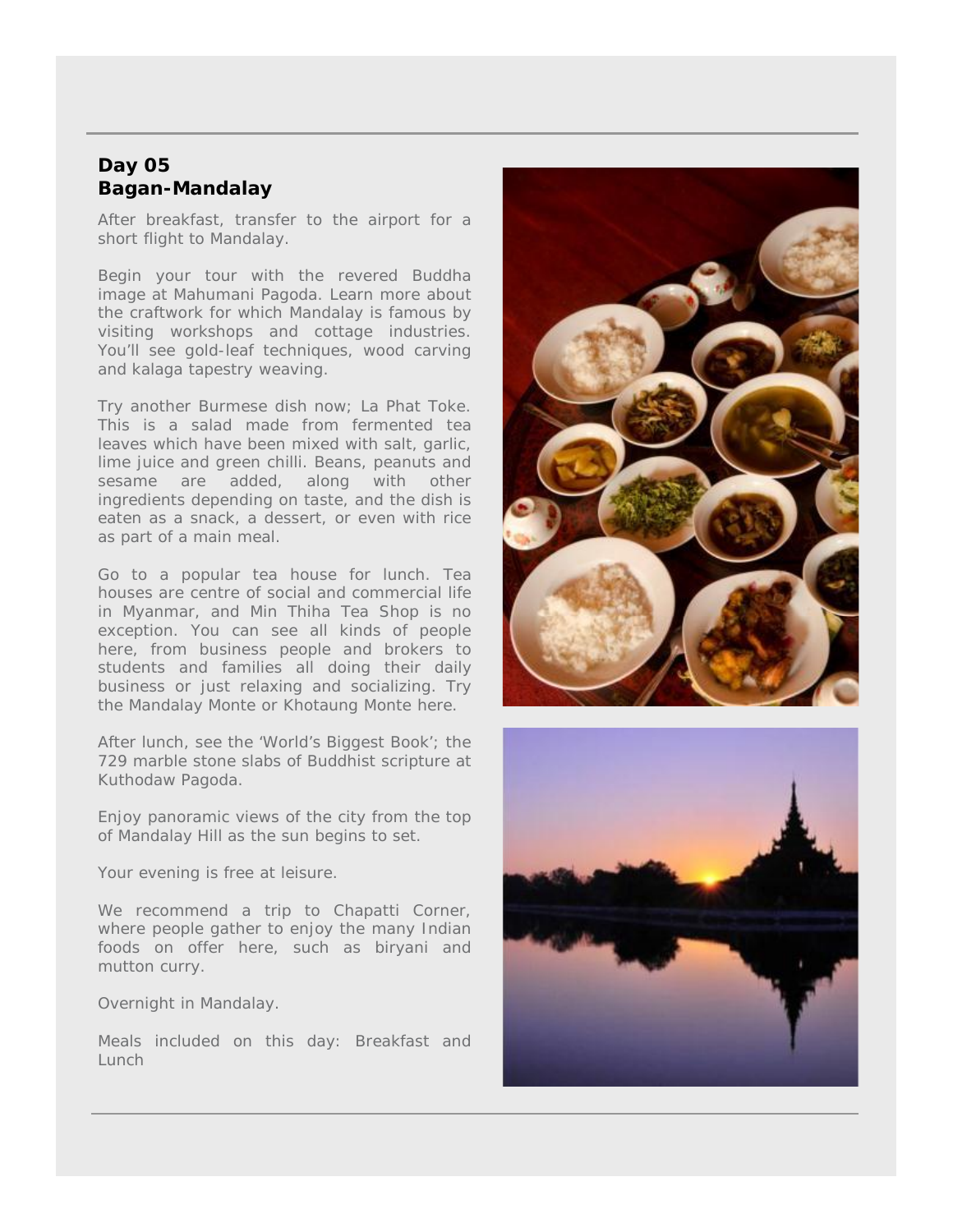#### **Day 06 Mandalay-Amarapura-Ava- Sagaing-Mandalay**

Leave after breakfast for the former capitals of Sagaing, Ava and Amarapura. Cross the Irrawaddy River to Sagaing; the religious centre of Myanmar. Sagaing Hill is home to over 3000 monks and 600 pagodas; and you'll meet some of these monks as you visit famous pagodas like U Min Thone Sae and Swan Oo Pon Nya Shin.

See a typical Burmese market at Sagaing, selling a range of things including local handicrafts. We'll stop at a pottery village to see the process of making water pots.

Continue to Ava, which was the capital of the Burmese Kingdom from 1364 to 1841. Tour the calm streets by local horse cart, seeing everyday countryside life as you visit the old wooden Bagaya Monastery and the remains of the Royal Palace and Fort.

Enjoy lunch at a local restaurant before getting back on the road to the next former capital: Amarapura.

First stop here is a silk weaving workshop, followed by Mahagandayon monastery; home to over 1000 monks. Walk along the world's longest teak bridge now. U Bein Bridge is 1.2 km long and is constructed of 984 teak posts that were once part of Inwa Palace.

Overnight in Mandalay.

*Meals included on this day: Breakfast and Lunch*



Mohinga, Myanmar's national dish of fish noodle soup with fresh herbs is recommended to try at least once when travelling in the country.



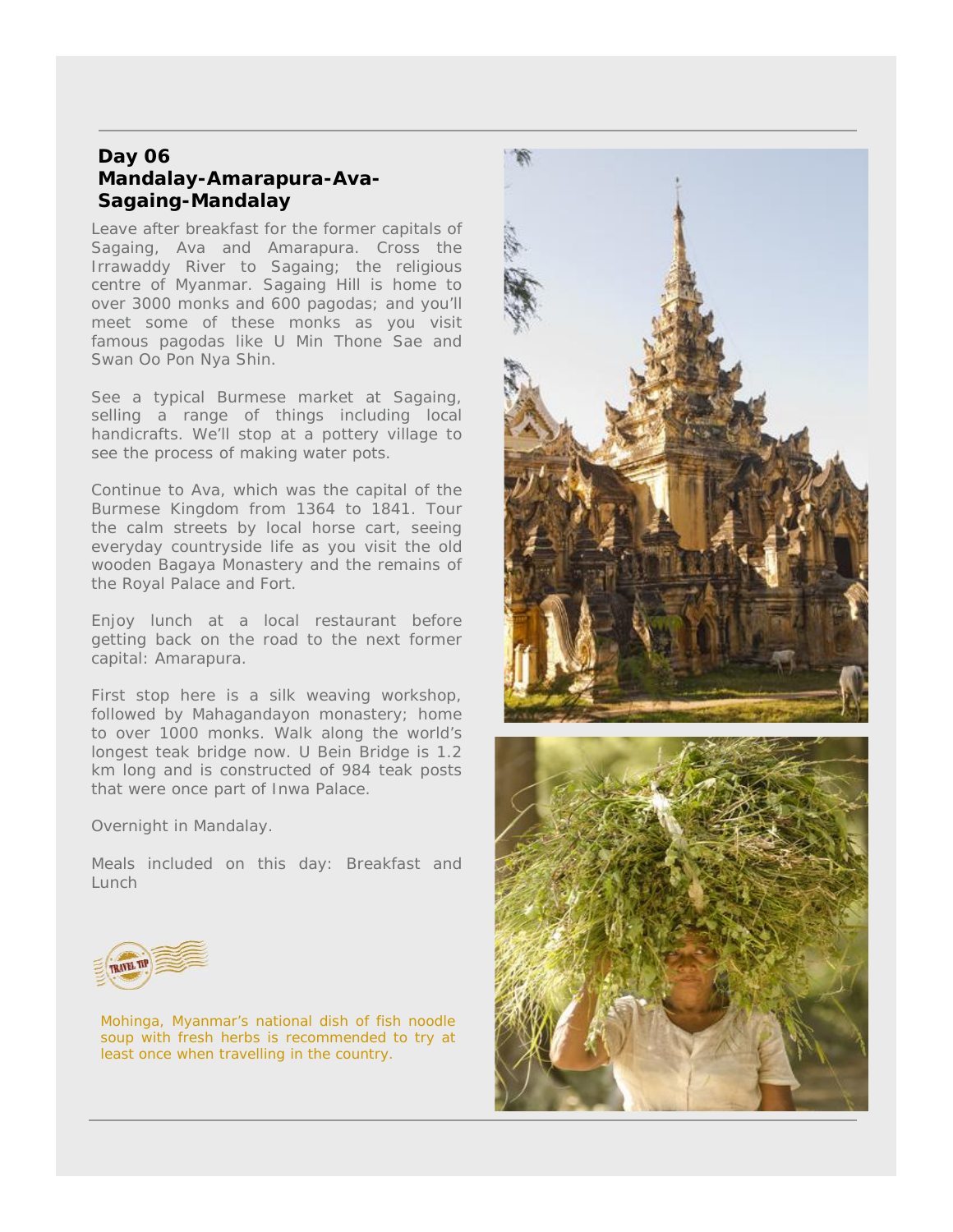## **Day 07 Mandalay- Pyin Oo Lwin- Mandalay**

After breakfast, depart this morning from Mandalay on a scenic two-hour drive to the former British hill station of Maymyo, now officially called Pyin Oo Lwin.

The town is located on a plateau 1000m above sea level and renowned for its cooler temperatures and lush foliage. Many reminders of the colonial era are still present in Pyin Oo Lwin, including brick and timber houses with British names and the Botanical Gardens to the south of town.

Visit the local market in the center of the town near the clock tower where a colorful array of items are for sale including locally produced jams and fruit wines.

Lunch at local restaurant.

This afternoon, enjoy a traditional horse and carriage ride through the town to see the historical houses including Candacraig, built in 1905. Your horse and carriage will drop you off at the 175-hectare Botanical Gardens where you can take a relaxing walk though the beautifully-landscaped gardens.

Then drive back to Mandalay and the rest of your day is free and easy as your leisure time.

Overnight in Mandalay.

*Meals included on this day: Breakfast.*





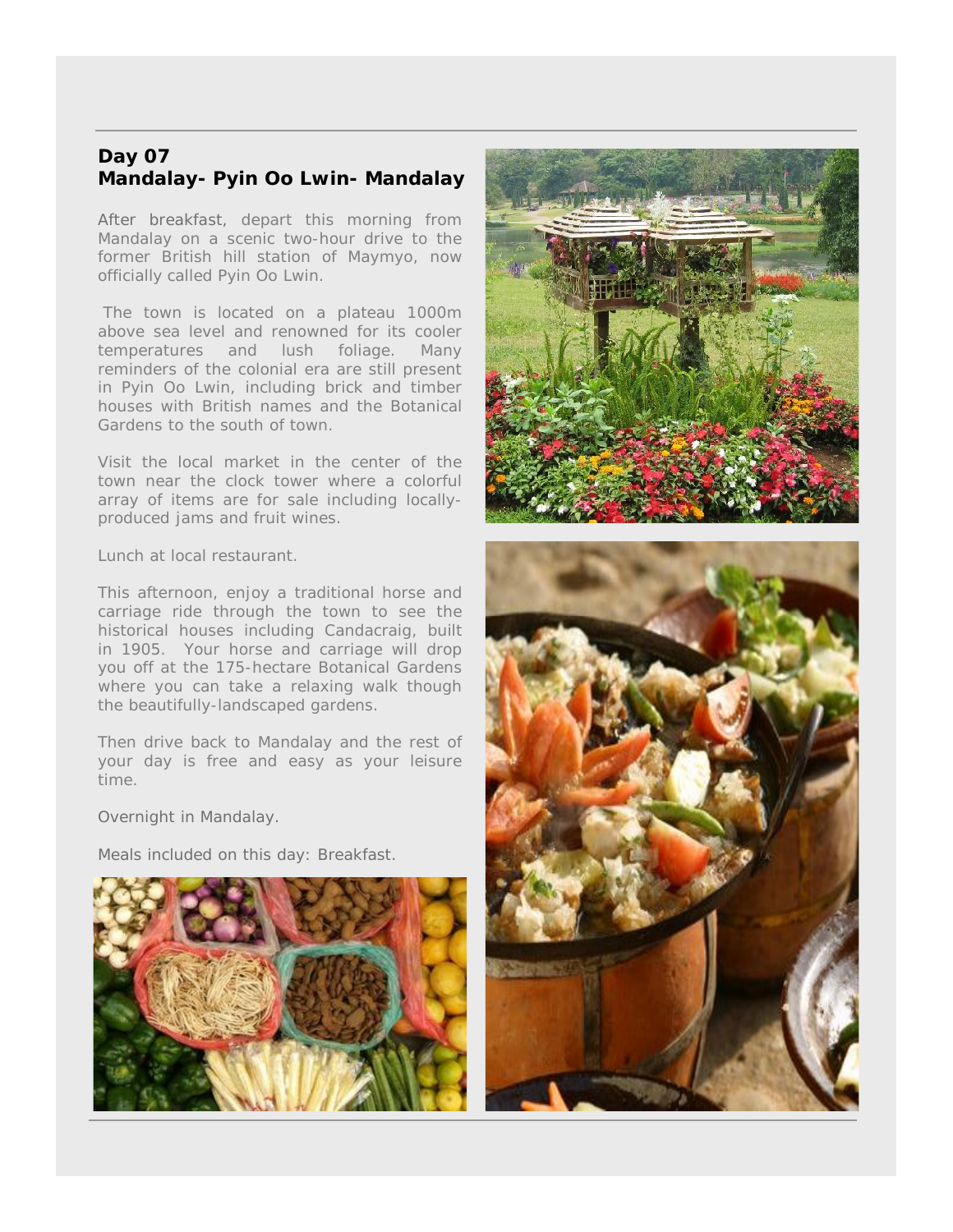### **Day 08 Mandalay-Heho-Inle Lake**

Take the short flight to Heho this morning. From here, it is a scenic one-hour drive to the village of Nyaung Shwe, the gateway to the magnificent Inle Lake.

Head out onto the lake in a private motorboat, passing floating garden houses built on stilts and the famous 'leg-rowing' fishermen who make their living from the lake's plentiful supply of fish.

Visit a floating tomato garden. Meet the farmers and learn how they grow tomatoes and other plants on the lake.

Make lunch with a local Inthar family at their house next.

Join them in their kitchen and learn about the  $\frac{1}{2}$ ingredients and cooking of Inthar cuisine, before joining them at a traditional round table to enjoy the food.

Your boat will take you to the famous Nga Hpe Chaung Monastery. The monastery contains many Buddha images but is famed mainly for its 'jumping cats': local cats which have been trained in the unique skill of jumping through hoops!

You have a chance to see more of Myanmar's rich craft heritage next, in a visit to the weaving village of Inpawkhone. Also visit a cheroot factory, where the cigars are still made by hand in the traditional way.

Overnight on Inle Lake.

*Meals included on this day: Breakfast and Lunch*



Mohinga, Myanmar's national dish of fish noodle soup with fresh herbs is recommended to try at least once when travelling in the country.

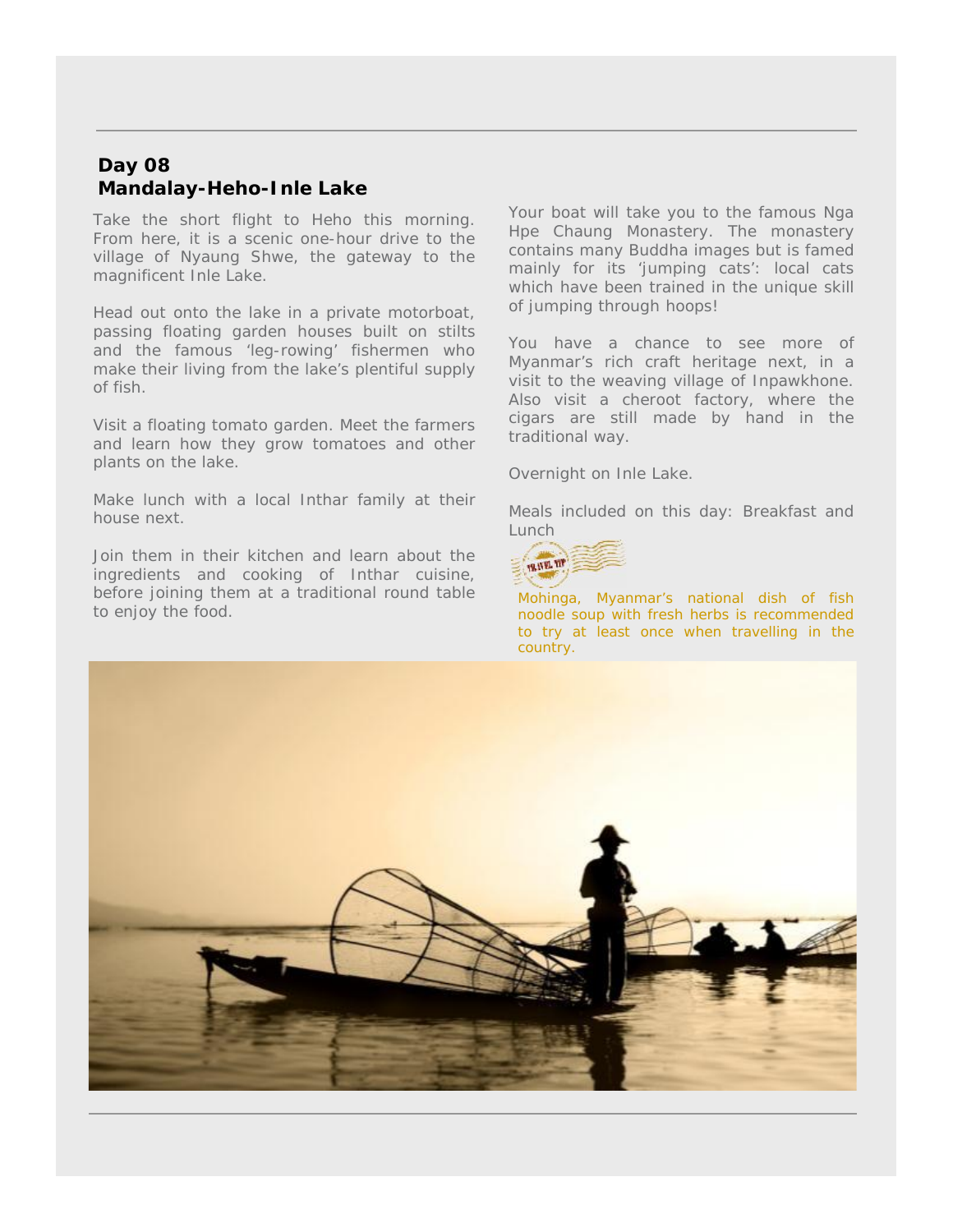# **Day 09 Inle Lake- Sagar- Inle Lake**

After Breakfast, visit your lakeside hotel for Sagar, the far southern region of Inle Lake. Saga is one of the most beautiful places in the Shan State with the mountains forming a backdrop for the small villages and fishermen on the water.

Upon arriving in Sagar area there are several stops that will be made (the order will depend on the time, other tourist boats and activity in the villages) The main highlight for many travelers are the 'sunken' stupas of Sagar- 108 stupas from the 16- 17<sup>th</sup> centuries that are partially underwater for a few months a year. There is also a local monastery and village that can be visited here.

Continue to the village of Thaya Gone, home to Pa-Oh, Shan and Inthar people and known for its production of local rice wine. Watch the process of distillation and then sample some of the local brew if you wish. In Thaya Gone there is also the chance to climb to the top of a small hill which there are great views of the lake and surrounding villages.

Another stop will be made in Sae Khaung Pottery Village to see the crafting of oil and water pots as well as the natural, underground kilns used by the villagers. On the western shores of the Sagar area is Tar Kaung, a series of more than 200 stupas which also make a fabulous photo stop.

Lunch will be arranged along the way (either picnic lunch or local lunch at a small restaurant.)

Around 2.30 the boat will begin its journey back to the main section of Inle Lake. Traveling back in the afternoon the light has shifted and the route looks much different on the return, with different activities occurring on the water and in the villages. Rice noodles can be seen drying in the sun, spun cotton is hung out to dry and kids are returning from school at this time of day.

You'll reach your hotel early this evening in time to freshen up and watch the sunset.

Overnight on Inle Lake.

*Meal included: Breakfast.*

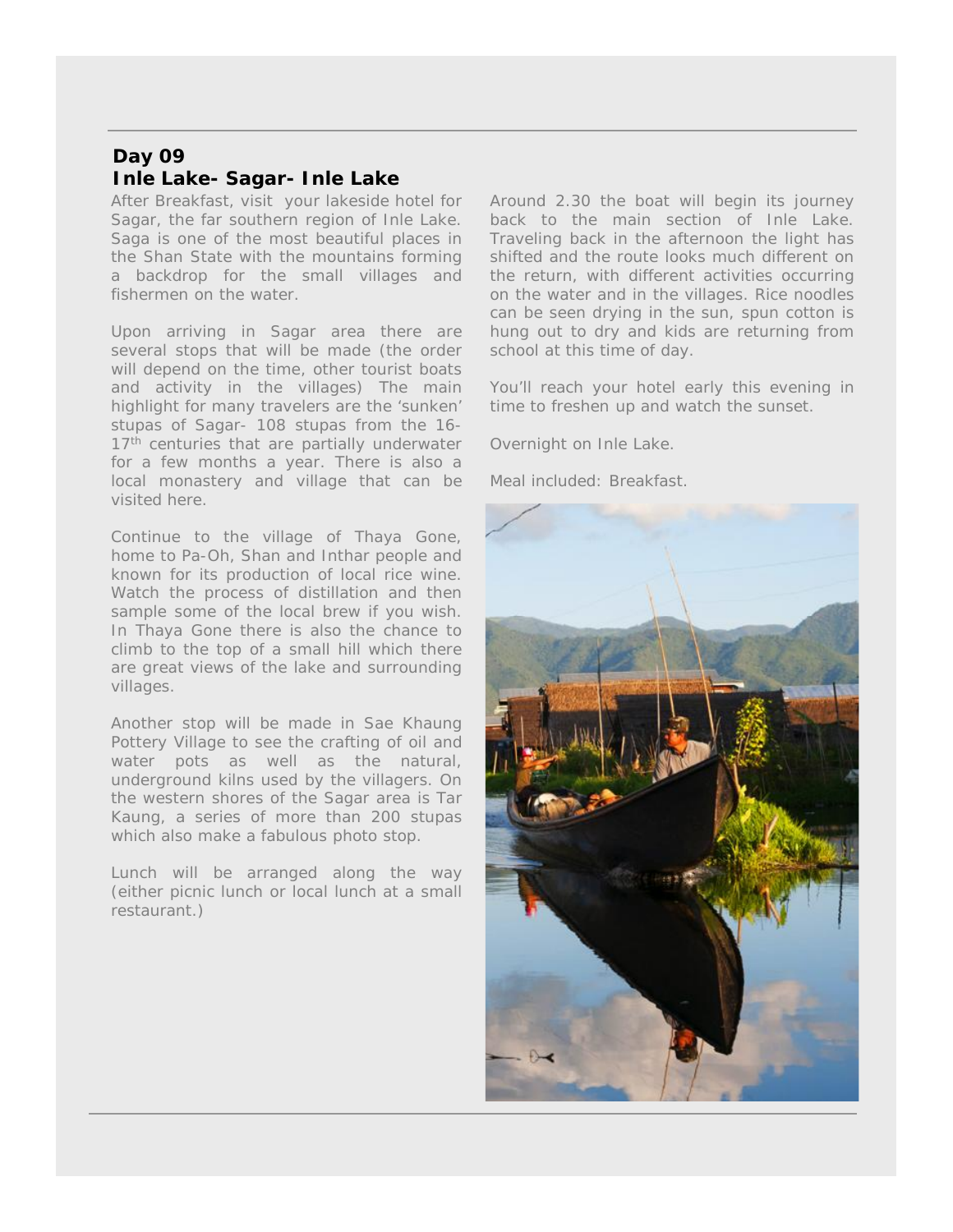## **Day 10 Inle Lake-Heho-Yangon**

After breakfast, see the lake's lively morning market; where the community of the lake, including local hill tribes, all come to trade with each other. It's a bustling centre of activity with many interesting sights.

Continue by boat to the northwest side of the lake and the village of Khaung Daing. The village is famous for its traditional tofu treats. You can watch as the triangular treats and fried tofu crackers are made by hand, and of course you'll get the chance to give them a try.

Next, visit the Red Mountain Estate Vineyards and Winery, where you can try out their wines and learn how their different grape varieties are grown.

After the drive back to Nyaung Shwe, enjoy lunch at Viewpoint Restaurant, which serves some of the best Shan food in the country. Take a stop to see the beautiful Buddha images and carvings of Shwe Yan Pyay Monastery, before transferring to Heho Airport for your flight back to Yangon.

Overnight in Yangon.

*Meals included on this day: Breakfast and Lunch*





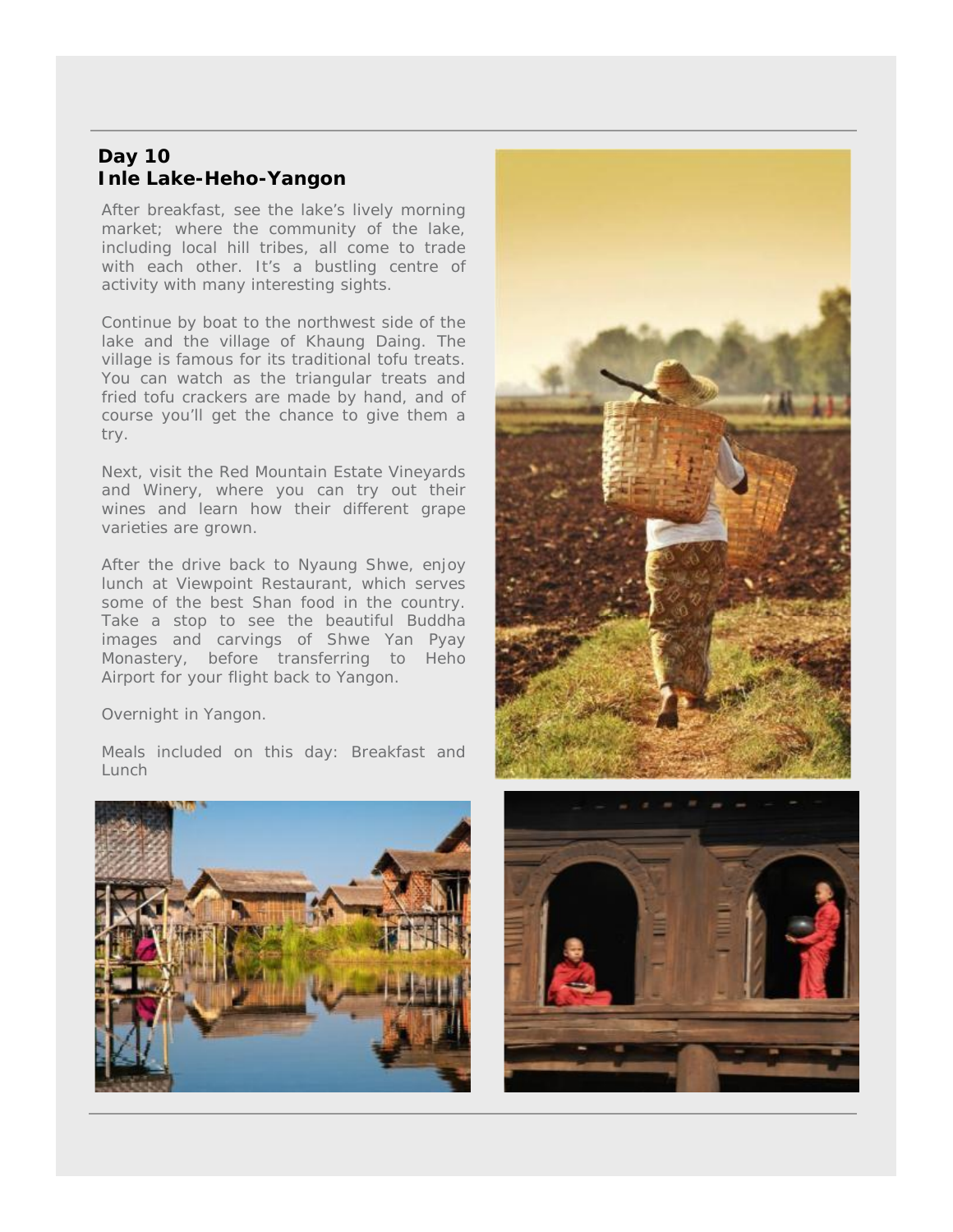#### **Day 11 Yangon**

Meet an experienced local chef this morning. They will take you to a local market and help you to select ingredients to be used in cooking.

After the market, head to Monsoon Restaurant where your chef will teach you how to make several Myanmar dishes. Once you've made your dishes, you can try them out for lunch.

Visit Kyauktawgyi Pagoda, where locals come to pay respect to the 70 meter reclining Buddha. There are some interesting murals here depicting the life of Buddha, which your guide will be happy to tell you about. Next, visit Shwedagon Pagoda, the most revered site in Myanmar.

Walk around the huge complex and its 65 stupas. The central stupa is 90 meters tall and gilded with gold-leaf. See the sunset from here, overlooking the city.

Afterwards we'll to go the green expanse of Kandawgyi Park. The park is a popular place for people to come on an evening to relax and dine at one of its many restaurants.

It houses the Karaweik barge, a replica of the royal barge; and also a large lake with views of Shwedagon Pagoda.

### **Day 12 Yangon – Departure**

Your day is free at leisure until you transfer to the airport for your onward flight.

*Meal included on this day: Breakfast*





Overnight in Yangon.

*Meals included on this day: Breakfast and Lunch*



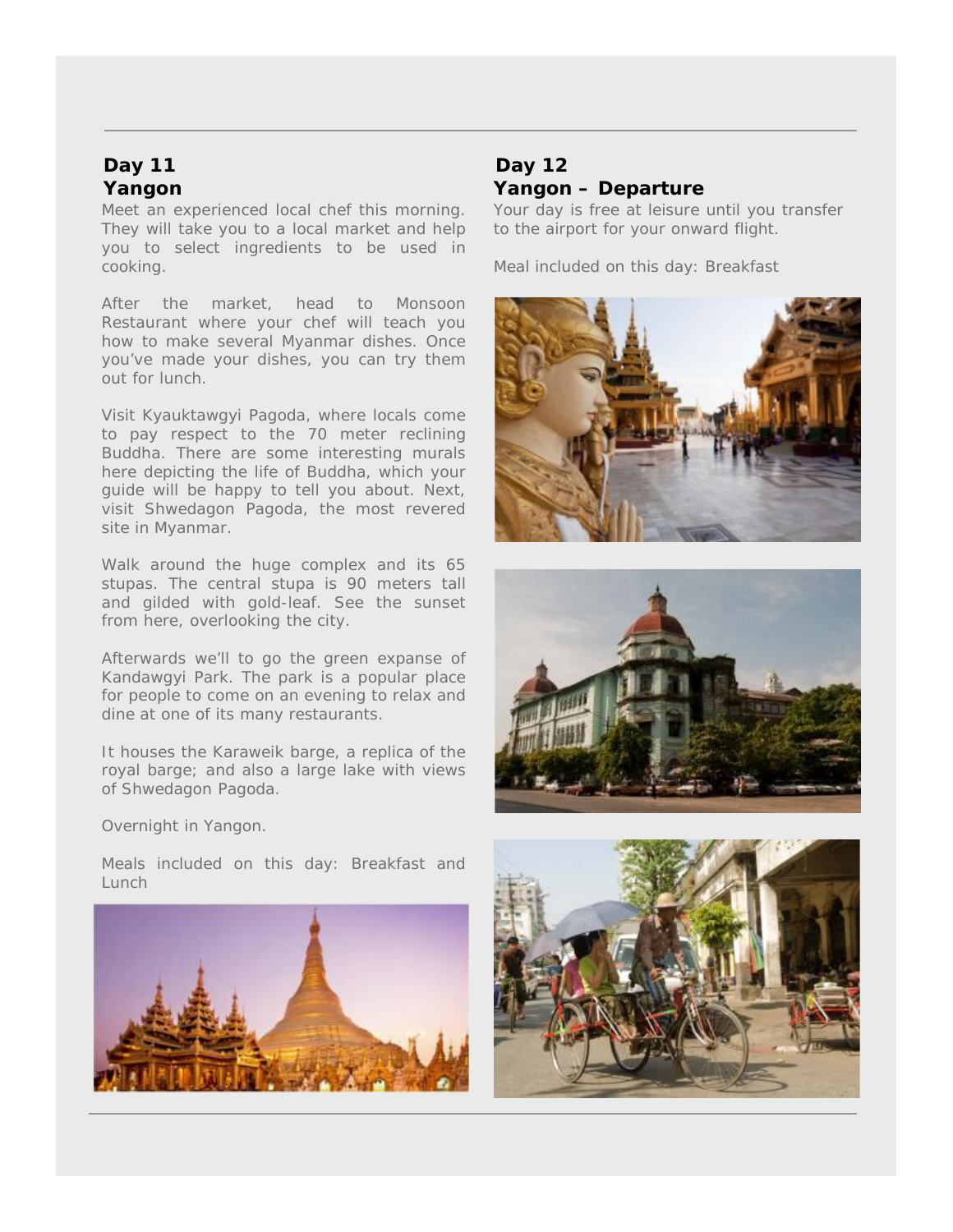#### **MYANMAR COUNTRY GUIDE**

**Timezone:** GMT +6:30

**Population:** 54 Million

**Religion:** Theravada Buddhists, Muslims, Christians, Animists.

**Currency:** Kyat (pronounced 'chat'). Bring enough cash in US\$ or EUR as there are very few ATMs in Myanmar and credit cards are not widely accepted. US\$ is the currency of choice and only bring new bills if possible as torn or dirty notes will not be accepted. We recommend changing your currency at official exchange counters as the service is monitored and you will receive a receipt. Travelers cheques cannot be used or exchanged in Myanmar. ATMs can be now found in some major cities but are not widely available throughout the country.

**Electricity:** 220V. We recommend bringing a universal plug adaptor.

**Climate:** Myanmar has three distinct seasons. November to February is dry and cooler and is generally the best time to travel (and the season when most tourists choose to visit). March through May, the temperature increases and can often reach 35 degrees Celsius until the rainy season begins in May, which lasts until the end of September. The beach season is from October to March with steady temperatures in the low 30's Celsius accompanied by plenty of sunshine. All mountain and hinterland areas can from cool to freezing especially in the winter months, so prepare accordingly.

**Mobile Phones:** Roaming is not widely available but is possible for some networks. Local SIM cards are obtainable and an inexpensive way to make local and international calls, and mobile phones can be rented on arrival at Yangon Airport. At time of rented on arrival at Yangon Airport. At time of writing, a basic SIM card and handset can be rented for 5 days for US\$50 with prices rising on 5-day increments.



**Visas:** All visitors need a visa to enter Myanmar. Pre-arranged visas on arrival are available only for groups of 10 persons or more. Visas obtained through Myanmar embassies abroad typically take 02-07 working days to process.



 **Suggested Reading:** *Finding George Orwell The Parlour* by W. Somerset Maugham*, The in Burma* by Emma Larkin*, The Gentleman in Glass Palace* by Amitav Ghosh.